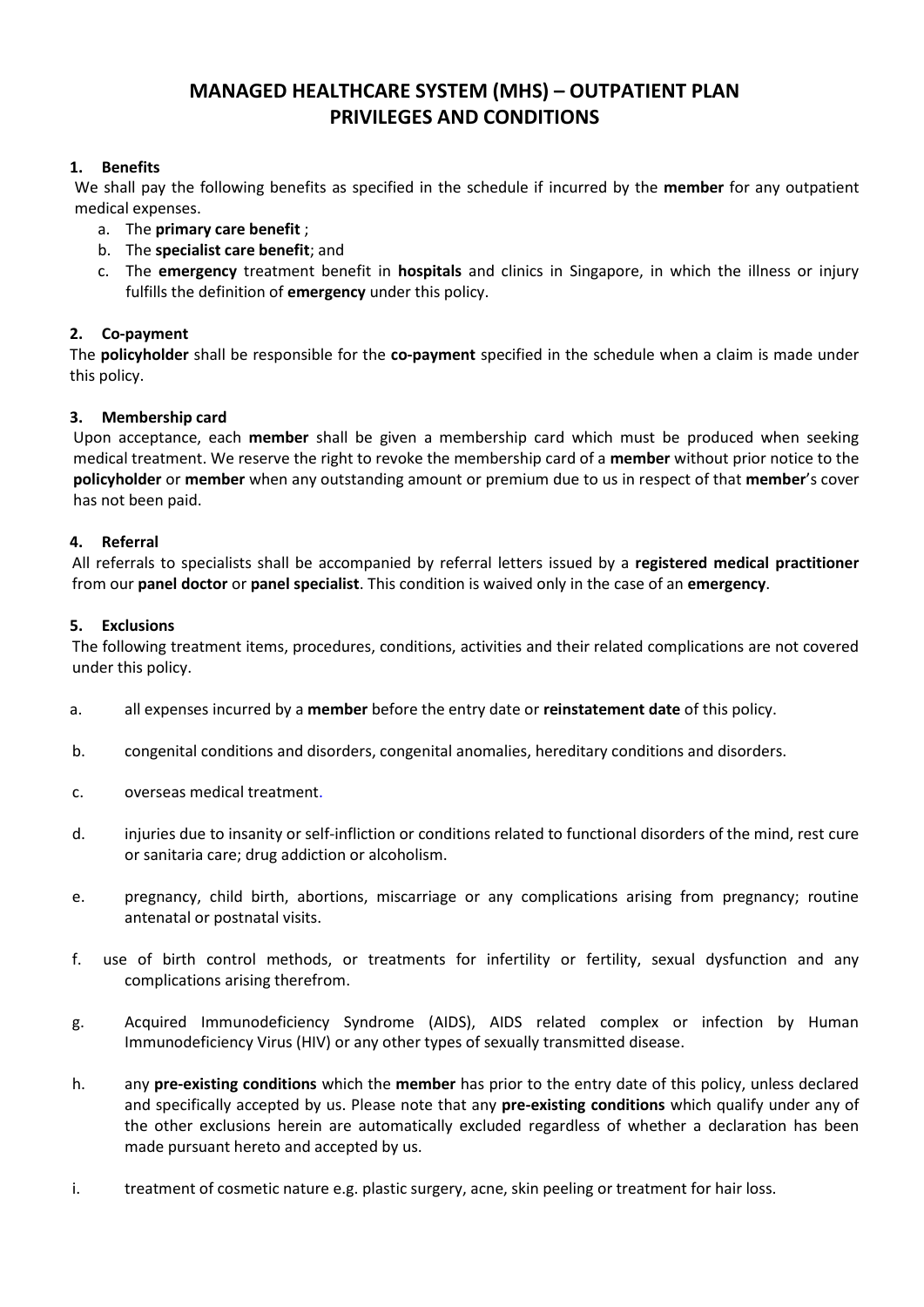- j. dental care and treatment except as necessitated by accidental injuries to sound natural teeth occurring during the period of insurance.
- k. procurement or use of special braces, appliances, equipment or other prosthetic devices; optometry, eye wear or related eye care items; eyesight correction or treatment.
- I. items which are outside the scope of treatment.
- m. private nursing charges and special nursing care.
- n. injuries arising directly or indirectly from nuclear fallout, war and related risks declared or undeclared, participation in civil commotion, riot or strike; committing an assault or the **member**'s own criminal act.
- o. routine physical examinations, health check-ups or tests not incidental to treatment or diagnosis of a symptom or injury or any treatment which is not medically necessary; immunisations e.g. chicken pox or hepatitis; Hormone Replacement Therapy (HRT) except for surgical menopause and evidence of osteoporosis that requires treatment; medications, treatment or tests requested by a **member**.
- p. outpatient rehabilitation services including but not limited to physiotherapy and occupational therapy; alternative or complementary treatment including but not limited to treatment by Chinese medical practitioner (TCM), chiropractor, podiatrist, extra corporeal shockwave therapy, platelet rich plasma treatment; counselling or education sessions; health food, supplements and weight control medications and programs.
- q. all referrals, tests and procedures by a **registered medical practitioner** who is not from our **panel doctor** or **panel specialist**.
- r. renal dialysis, erythropoietin, cyclosporine, radiotherapy for cancer, chemotherapy for cancer, immunotherapy or similar treatments (including all of the above and cancer related drugs).
- s. surgical procedure or procedures that are found in the table of surgical code described by Ministry of Health of Singapore, regardless of whether they are done on an inpatient or outpatient basis.

#### **6. Limits of compensation**

The limits of compensation specified in the schedule shall be the maximum payable for each claim subject to the "Limit per policy year" and the "Limit per lifetime". Any amount exceeding these limits shall be borne by the **policyholder**.

#### **7. Other medical reimbursement**

If the **member** receives any reimbursement for medical expenses under any other policy or from a third party, we shall pay either the benefits specified in the schedule or the balance of the medical expenses not reimbursed, whichever is lower.

#### **8. Admission of age**

The annual premium shall be computed based on the age next birthday of the **member** and at our prevailing premium rates.

If the date of birth was incorrectly stated in the proposal form, then the annual premium shall be adjusted based on the correct date of birth. Any excess premium paid shall be refunded to the **policyholder** and any shortfall in the premium shall be paid by the **policyholder**.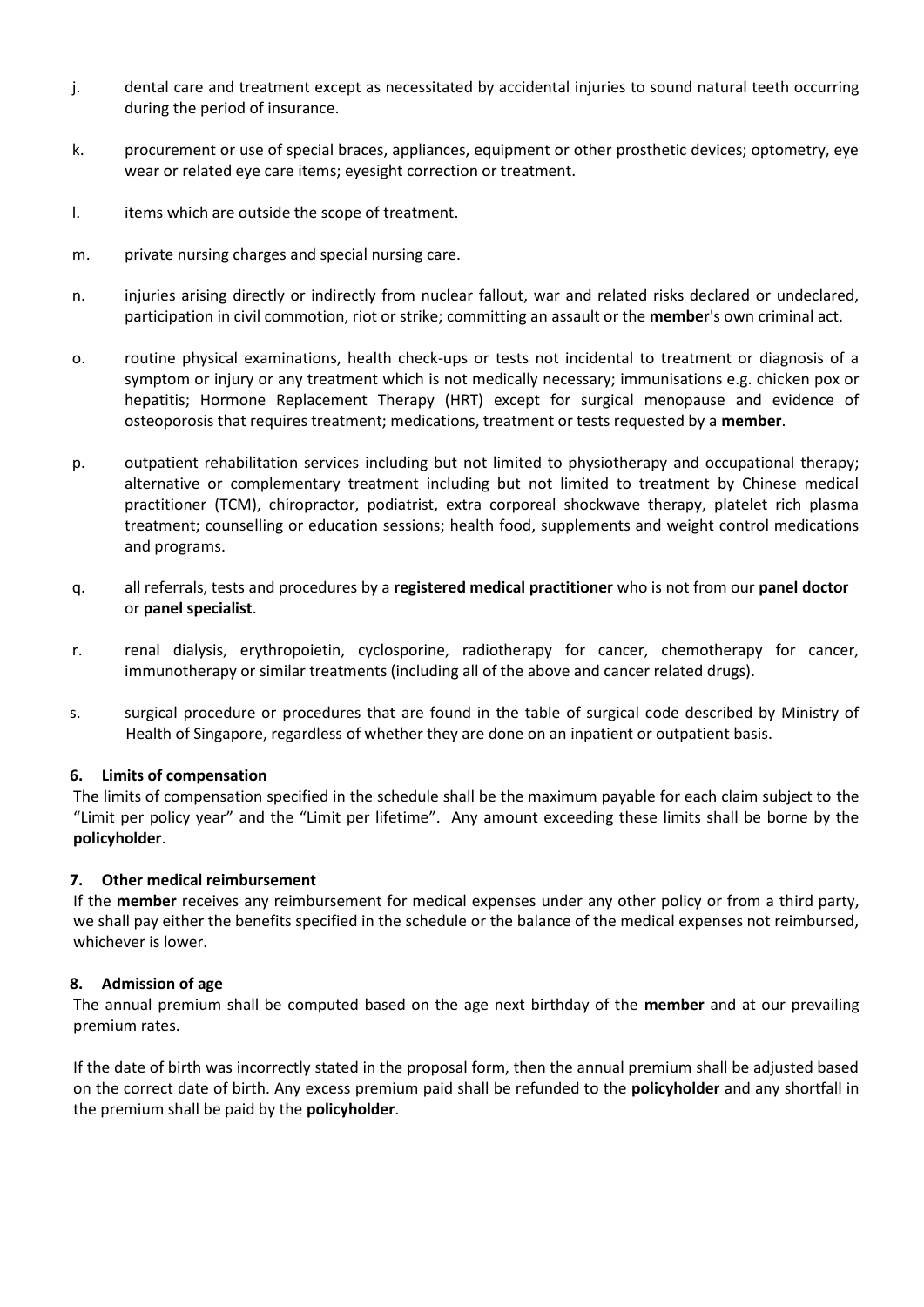# **9. Renewal**

This policy is issued for a period of one (1) year and upon expiry, shall be renewed each year at our sole option subject to:

- a. the payment of the renewal premium at the prevailing premium rates and at the age next birthday of the **member**; and
- b. such additional terms and conditions as we may require.

# **10. Cancellation**

The **policyholder** may cancel this policy or the cover for any one or more **members** by giving us at least one (1) month's prior written notice. We will advise the **policyholder** of the effective date of termination of this policy or the cover for such **member**(s).

# **11. Termination of cover**

- (A) Upon the happening of any of the following, the cover under this policy shall immediately terminate in respect of a particular **member** :
- a. the non-payment of renewal premium for that **member**;
- b. the total claims paid to that **member** reaches the "Limit per lifetime" for that **member** as specified in the schedule;
- c. the death of that **member**; or
- d. refusal or failure by the **policyholder** to refund to us any sum of money due and owing to us, and arising out of any prior payments made by us on behalf of that **member** for any hospitalisation and/or medical expenses.
- e. at the end of the policy year during which that **member** reaches age of 80 years old; or
- f. pursuant to clause 14 below.
- (B) Notwithstanding **policyholder**'s death, cover for any **member** who is not the **policyholder** shall continue in full force and effect subject to clause 11(A) above.

#### **12. Refund of premium**

Upon termination of this policy or the cover of the **member**(s), a refund of premium shall be made accordingly to the **policyholder** provided no claims have been made within the policy year. The amount of refund will be based on our scale of refund.

#### **13. Change of plan**

The policyholder shall not convert this policy to another policy or change plan type within this policy.

# **14. Claims**

It shall be a condition precedent to our liability under this policy that the **policyholder** must give written notice within 60 days to us for any claim, after consultation for outpatient primary or specialist care. All claims shall be made on our prescribed forms and submitted to us together with the original copies of receipts and itemized bills. Any information required for assessing the claim shall be furnished by the **policyholder** or **member** at **policyholder**'s or **member**'s expense.

If a claim shall be in any respect fraudulent or if any false declaration be made or used in support thereof or if any fraudulent means or devices are used by or on behalf of the **policyholder** or any **member** to obtain any compensation under this policy, all compensation shall be forfeited and we shall be entitled at our discretion to terminate this policy or cover for that **member**, to refuse the further renewal of this policy or cover for the **member**, to impose loading on such other action as we deem fit.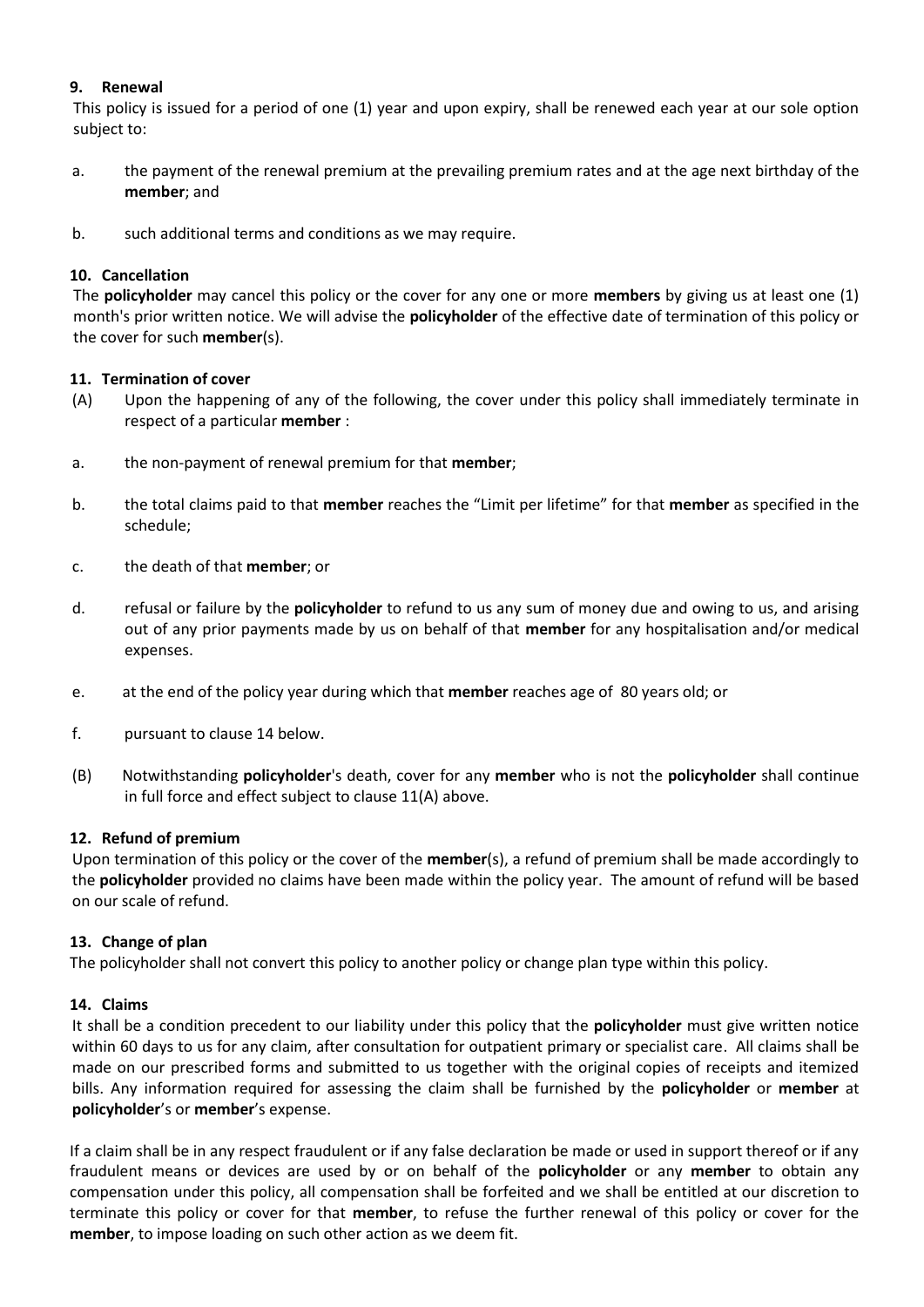# **15. Change of terms and conditions**

We may at our discretion at any time change our premium rates (so as to reflect the claims experience or for any other reason) or modify the terms and conditions of this policy, by giving the **policyholder** thirty (30) days' written notice at the **policyholder**'s last known address, and we shall not be required to give any reasons for such changes.

# **16. Dealing with disputes**

Any dispute or matter arising under, out of or in connection with this policy will be referred to the Financial Industry Disputes Resolution Centre Ltd (FIDREC) to be dealt with. (This applies if it is a dispute that can be brought before FIDREC.)

If the dispute cannot be referred to or dealt with by FIDREC, the dispute will be referred to and decided using arbitration in Singapore in line with the Arbitration Rules of the Singapore International Arbitration Centre which apply at that point of time. We will not be legally responsible under this policy unless an award under arbitration has been given.

# **17. Grace period and cancellation**

The **policyholder** is allowed a grace period of thirty (30) days from inception of cover to pay the premiums. During this period, the cover under this policy will be maintained in full force, but if any sum becomes payable by us during the grace period, the amount of unpaid premium for the policy year (or such lesser amount of the unpaid premium as we may decide) will be deducted from the sum payable.

In the event that the premium is not paid by end of the grace period, this policy shall be cancelled from the date of inception.

# **18. Exclusions of third party rights**

A person who is not party to this policy shall have no right under the Contracts (Rights of Third Parties) Act 2001 to enforce any of its terms.

#### **19. Definitions**

#### **a. Basic diagnostic tests**

**Basic diagnostic tests** mean haematology, biochemistry, urinalysis, 24-hrs urine test, immunology and serology, testing and analysis of faeces, microbiology, testing and analysis of hormones, therapeutic drug monitoring, histology, cytology and seminal fluid analysis, but shall exclude seminal fluid analysis done as part of the excluded treatment specified in Clause 5(f).

#### **b. Co-payment**

**Co-payment** means the amount payable by the **policyholder** for a claim made under this policy whether any consultation is received. The amount of **co-payment** is specified in the schedule. The **policyholder** is also required to pay the amount of GST charged on such **co-payment** amount wherever applicable.

#### **c. Community hospital**

**Community hospital** means an approved **community hospital** under the act and regulations that provides an intermediate level of care for individuals who have simple illnesses which do not need specialist medical treatment and nursing care.

#### **d. Emergency**

**Emergency** means a serious injury or the onset of a serious condition which requires immediate medical intervention to prevent death and serious impairment of health.

#### **e. Hospital**

**Hospital** means a **restructured hospital** or a **private hospital**, excluding **community hospital**.

# **f. Member**

**Member** means the insured **policyholder**, and includes his/her spouse, parent or child (including a step-child and legally adopted child) under 21 years of age named in the schedule.